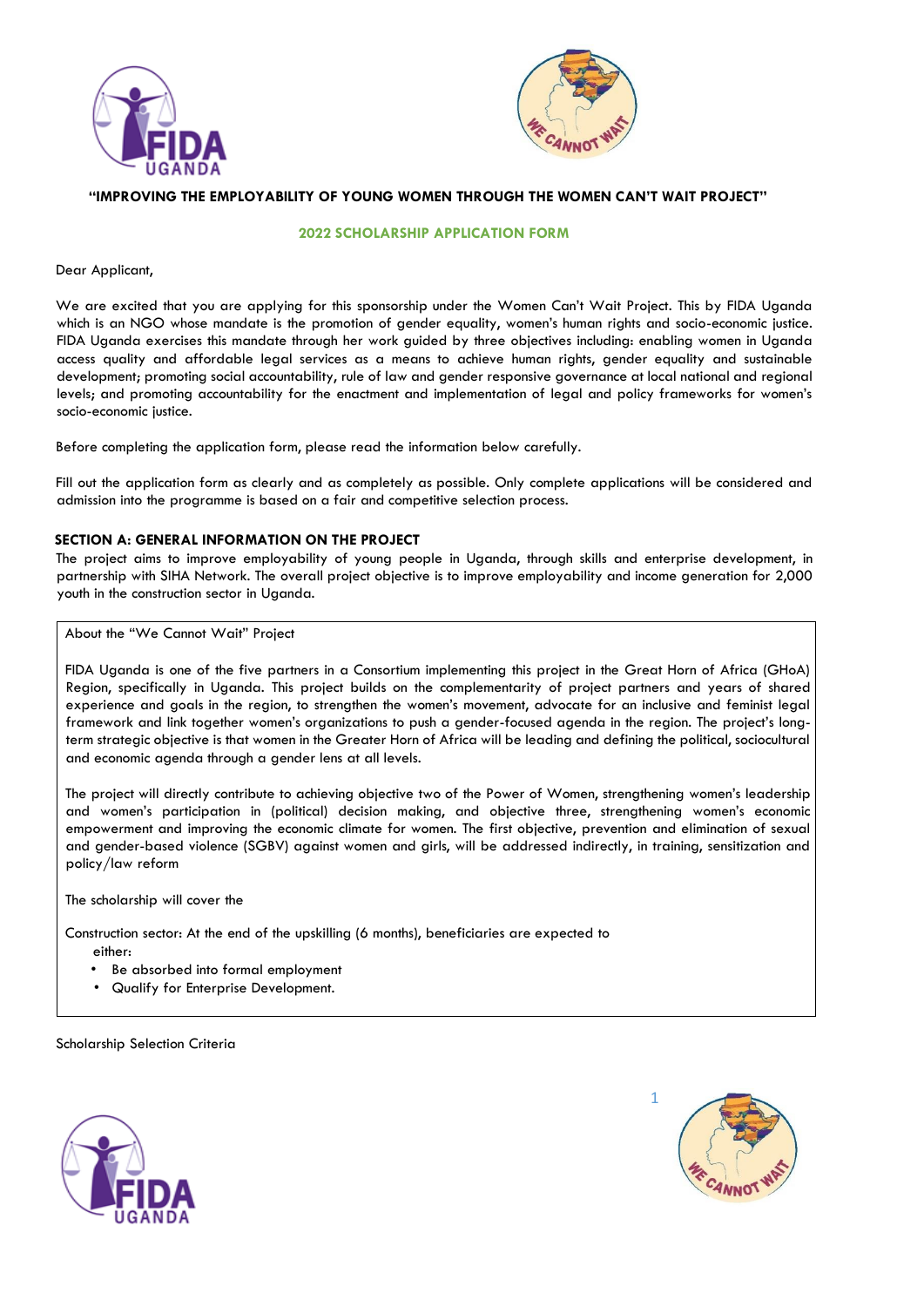**Eligibility:** To qualify for this scholarships, all applicants must fulfill the criteria below:

- The applicant should be a Ugandan.
- Woman of not more than 25 years
- Have a national ID or any other form of identification
- Have a minimum of Certificate of Primary Education, able to read, write and comprehend English
- Able to commit to attend all training sessions as per institutional arrangement; abide by institutional rules and regulations; and be willing to behave in a manner acceptable in the institution, placement, and companies.

#### **NOTE**

Applicants will be given equal opportunity and shall not be discriminated against based on disability, regional, sexual orientation, race, religious, or ethnic background. Teenage mothers, women and girls with disability; women in conflict and slum areas are encouraged to apply.

#### **SECTION B: BIODATA**

| Attach a passport photo<br>here             |                                                | Sex (Male/Female): ____________________________Date of Birth: __________________ |               |
|---------------------------------------------|------------------------------------------------|----------------------------------------------------------------------------------|---------------|
|                                             |                                                |                                                                                  |               |
|                                             |                                                |                                                                                  |               |
|                                             | Do you have any form of disability? Yes $\Box$ | No <sub>1</sub>                                                                  |               |
|                                             |                                                |                                                                                  |               |
| How did you find out about the scholarship? |                                                |                                                                                  |               |
| Radio $\Box$<br>$FIDA$ website $\Box$       | TV<br>$\perp$                                  | Institution.<br>Social-Media                                                     | Others $\Box$ |
| Do you have a National Identity Card?       | No <sub>1</sub><br>$Yes\square$                |                                                                                  |               |
| If Yes, State the NIN                       |                                                |                                                                                  |               |

### **SECTION C: COURSE SELECTION**

The list below outlines the courses/trades that shall be considered in awarding the scholarships. The trades must be DIT certified at the level of grade 1 or internal certification by the institution in courses where DIT is not applicable.

- 1. Masonry & Brickwork
- 2. Electrical installation
- 3. Plumbing & Fitting
- 4. Carpentry & Joinery
- 5. Welding and Metalwork

Please select two courses from the list above, in order of your preference.

Course 1:

Course 2: \_\_\_\_\_\_\_\_\_\_\_\_\_\_\_\_\_\_\_\_\_\_\_\_\_\_\_\_\_\_\_\_\_\_\_\_\_\_\_\_\_\_\_\_\_\_\_\_\_\_\_\_\_\_\_\_\_\_\_\_\_\_\_\_\_\_\_\_\_\_\_\_\_\_\_\_\_\_\_\_



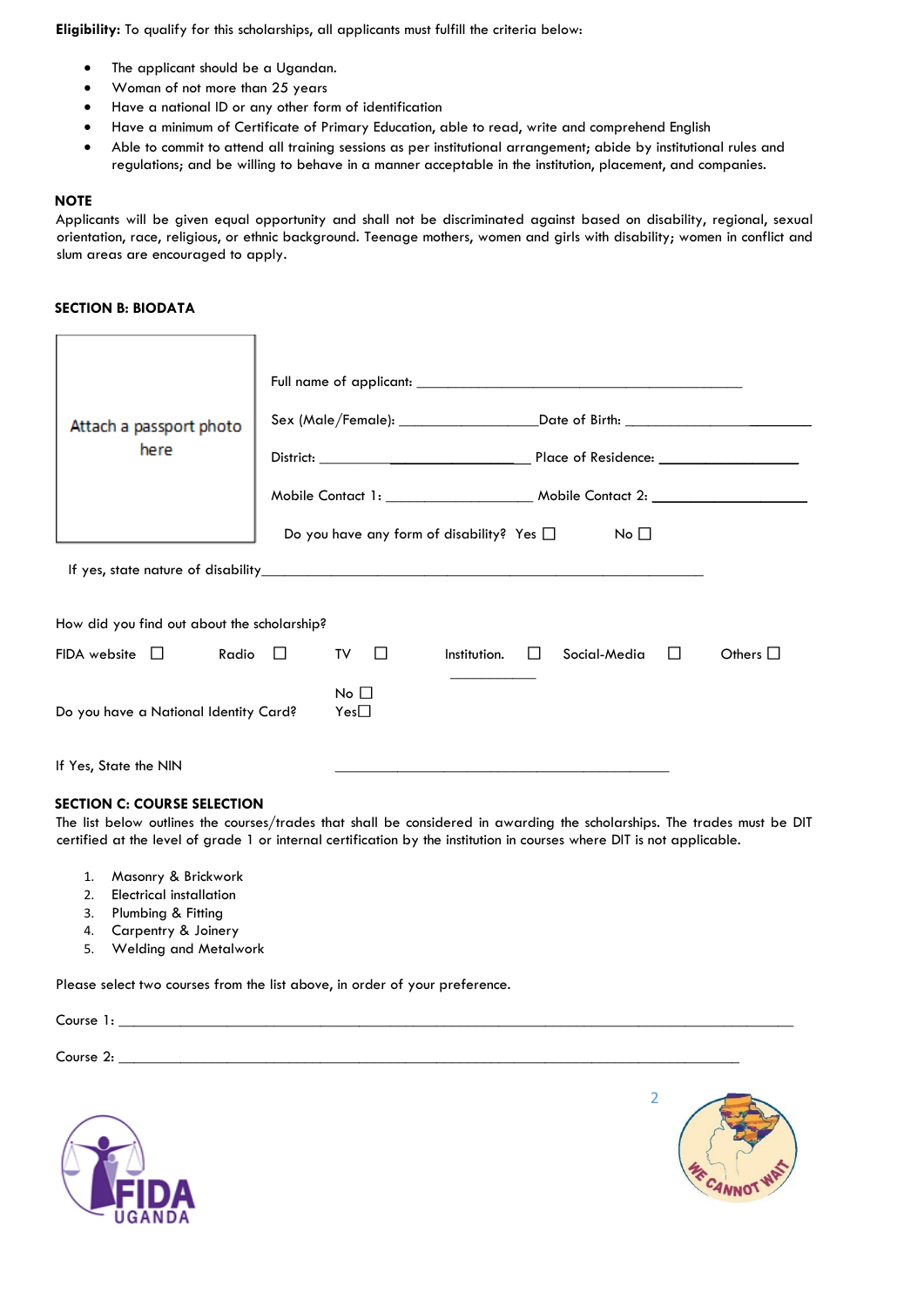### **SECTION D: CATEGORY WHICH YOU FALL UNDER**

Level of Education

| What do you currently do?                                                                                                                                                            |                                                                                                                                              |                                                                                                                                 |  |  |  |
|--------------------------------------------------------------------------------------------------------------------------------------------------------------------------------------|----------------------------------------------------------------------------------------------------------------------------------------------|---------------------------------------------------------------------------------------------------------------------------------|--|--|--|
| How many hours do you devote to your work a day?                                                                                                                                     |                                                                                                                                              |                                                                                                                                 |  |  |  |
| How many weeks per year do you work on average?                                                                                                                                      |                                                                                                                                              |                                                                                                                                 |  |  |  |
| Shillings)?<br>(Uganda<br>On<br>much<br>income<br>month<br>how<br>do<br>average,<br>you<br>earn<br>per                                                                               |                                                                                                                                              |                                                                                                                                 |  |  |  |
| Skiller $\square$<br>Tick the category you fall under (Tick One Only) Business Owner<br>Apprentice $\Box$<br>$\perp$                                                                 |                                                                                                                                              |                                                                                                                                 |  |  |  |
| <b>Business Owner</b>                                                                                                                                                                | Trainee<br>Apprentice                                                                                                                        | Skiller -                                                                                                                       |  |  |  |
| Applicant who owns a business in any<br>of the aforementioned trades<br>The business must be existing at the<br>time of this application and<br>operational for a minimum of 6months | Applicant who is learning a trade<br>from someone that is skilled or has<br>expertise in the trade.                                          | If applicant does not<br>qualify as a business<br>owner, apprentice or a<br>trainee, they fall into the<br>category of skiller' |  |  |  |
| Applicant must provide records/ or<br>any other evidence to prove<br>operational existence<br>Applicant must have a verifiable<br>business location                                  | Applicant must have worked under<br>a supervisor for the past 6<br>performing aspects of the skill they<br>are applying the scholarship for. | Applicant does not need<br>to have any prior<br>experience in the skill they<br>are applying the<br>scholarship for.            |  |  |  |

 $\_$  ,  $\_$  ,  $\_$  ,  $\_$  ,  $\_$  ,  $\_$  ,  $\_$  ,  $\_$  ,  $\_$  ,  $\_$  ,  $\_$  ,  $\_$  ,  $\_$  ,  $\_$  ,  $\_$  ,  $\_$  ,  $\_$  ,  $\_$  ,  $\_$  ,  $\_$  ,  $\_$  ,  $\_$  ,  $\_$  ,  $\_$  ,  $\_$  ,  $\_$  ,  $\_$  ,  $\_$  ,  $\_$  ,  $\_$  ,  $\_$  ,  $\_$  ,  $\_$  ,  $\_$  ,  $\_$  ,  $\_$  ,  $\_$  ,

For Business Owners and Apprentices, answer part A or B below with the most accurate information.

## **A. BUSINESS OWNERS**

Name of businesss

Location of Business? (Sub-county, Parish, Village)



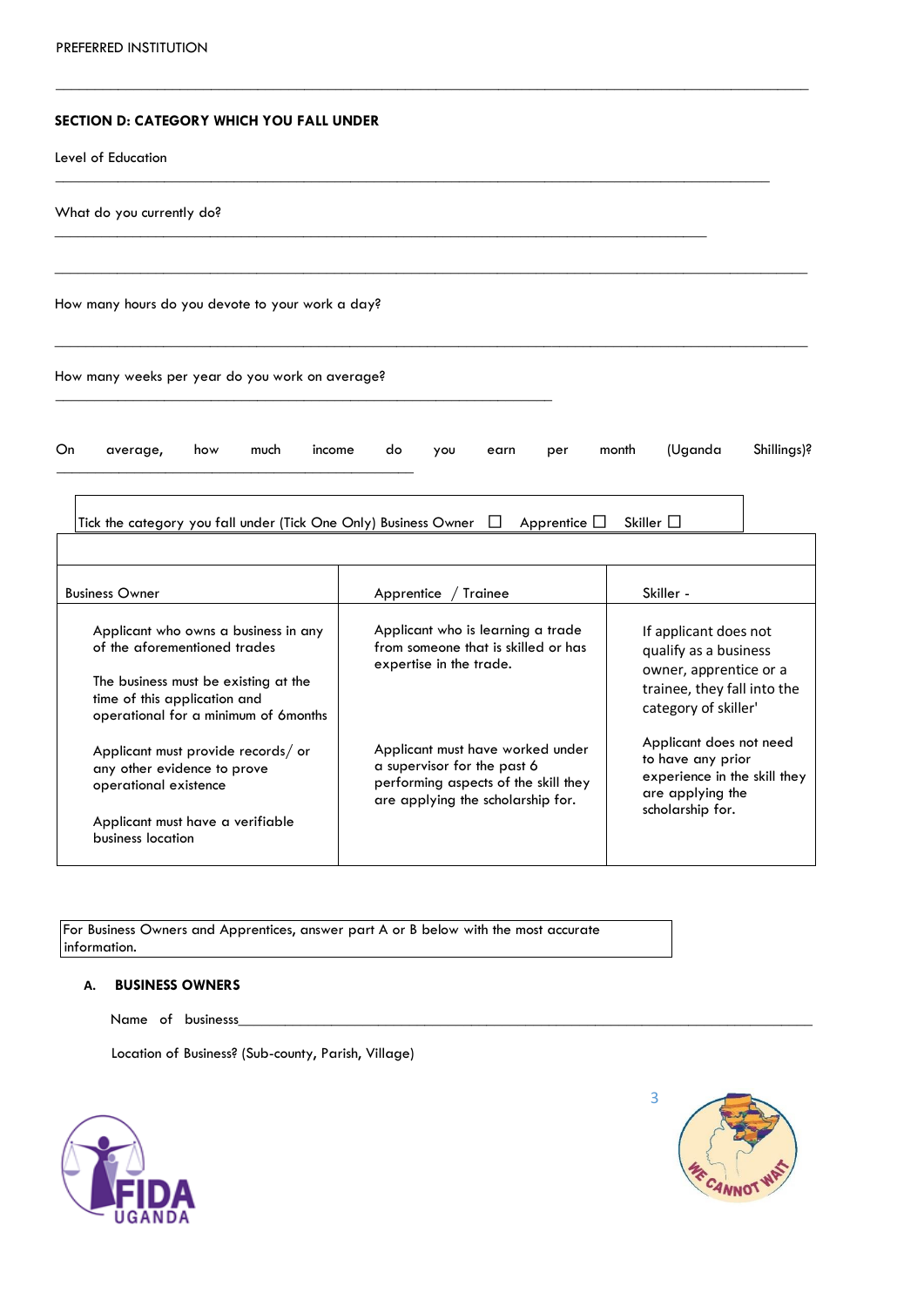|    | Period the business has been in operation                                                                                                             |  |  |  |
|----|-------------------------------------------------------------------------------------------------------------------------------------------------------|--|--|--|
|    | Is the business registered? YES $\Box$<br>$NO$ $\Box$<br>If Yes, State the Nature of Business (Sole Proprietorship, Partnership/Association, Company) |  |  |  |
| В. | <b>APPRENTICES /TRAINEES</b><br>Are you currently working/ undertaking apprenticeship/training? YES $\Box$<br>NO <sub>1</sub>                         |  |  |  |
|    |                                                                                                                                                       |  |  |  |
|    | If YES, state location of employment/business (Sub-County, Parish, Village)                                                                           |  |  |  |
|    | Name and contact of current employer/supervisor                                                                                                       |  |  |  |
|    | Nature of employment/ business                                                                                                                        |  |  |  |
|    | If currently NOT employed, state details of any previous work/ apprenticeship/training experience                                                     |  |  |  |
|    | Name and contact of previous employer/supervisor                                                                                                      |  |  |  |
|    | Nature of employment / business _                                                                                                                     |  |  |  |
|    | SECTION E: JUSTIFICATION FOR BEING AWARDED SCHOLARSHIP                                                                                                |  |  |  |
|    | *This Section Must Be Completed by the applicant.                                                                                                     |  |  |  |
|    | Please explain why you deserve this scholarship                                                                                                       |  |  |  |
|    |                                                                                                                                                       |  |  |  |
|    |                                                                                                                                                       |  |  |  |
|    |                                                                                                                                                       |  |  |  |
|    |                                                                                                                                                       |  |  |  |
|    |                                                                                                                                                       |  |  |  |



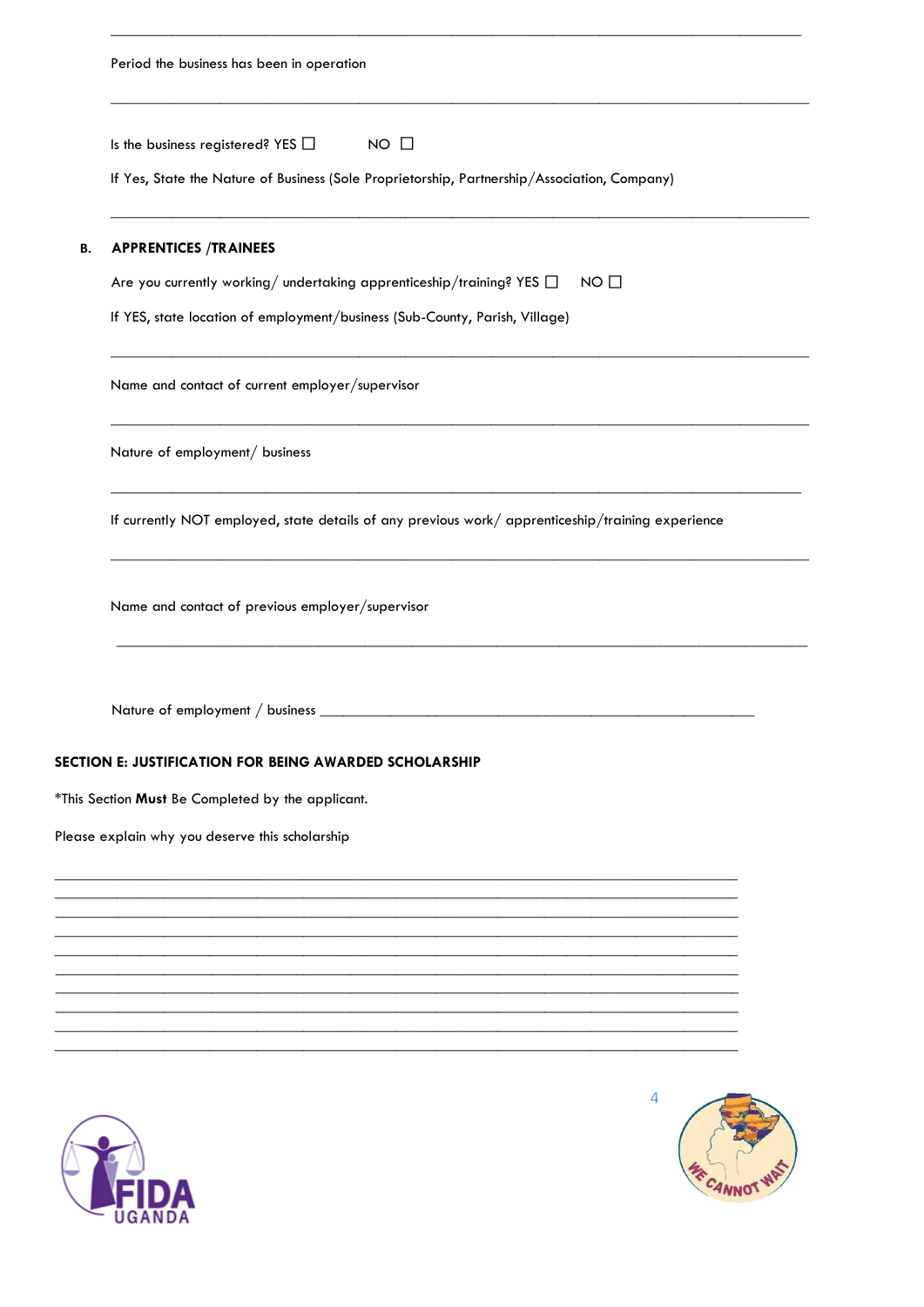Have you done any human rights work/ work supporting other vulnerable children, women, youth, elderly in your community?

What are your expectations of this Project?

#### **SECTION F: NEXT OF KIN CONTACT DETAILS**

Name (As it appears on their National ID Card or any other form of identification)

ID Number:

Mobile/Telephone: \_\_

Village:

Relationship: